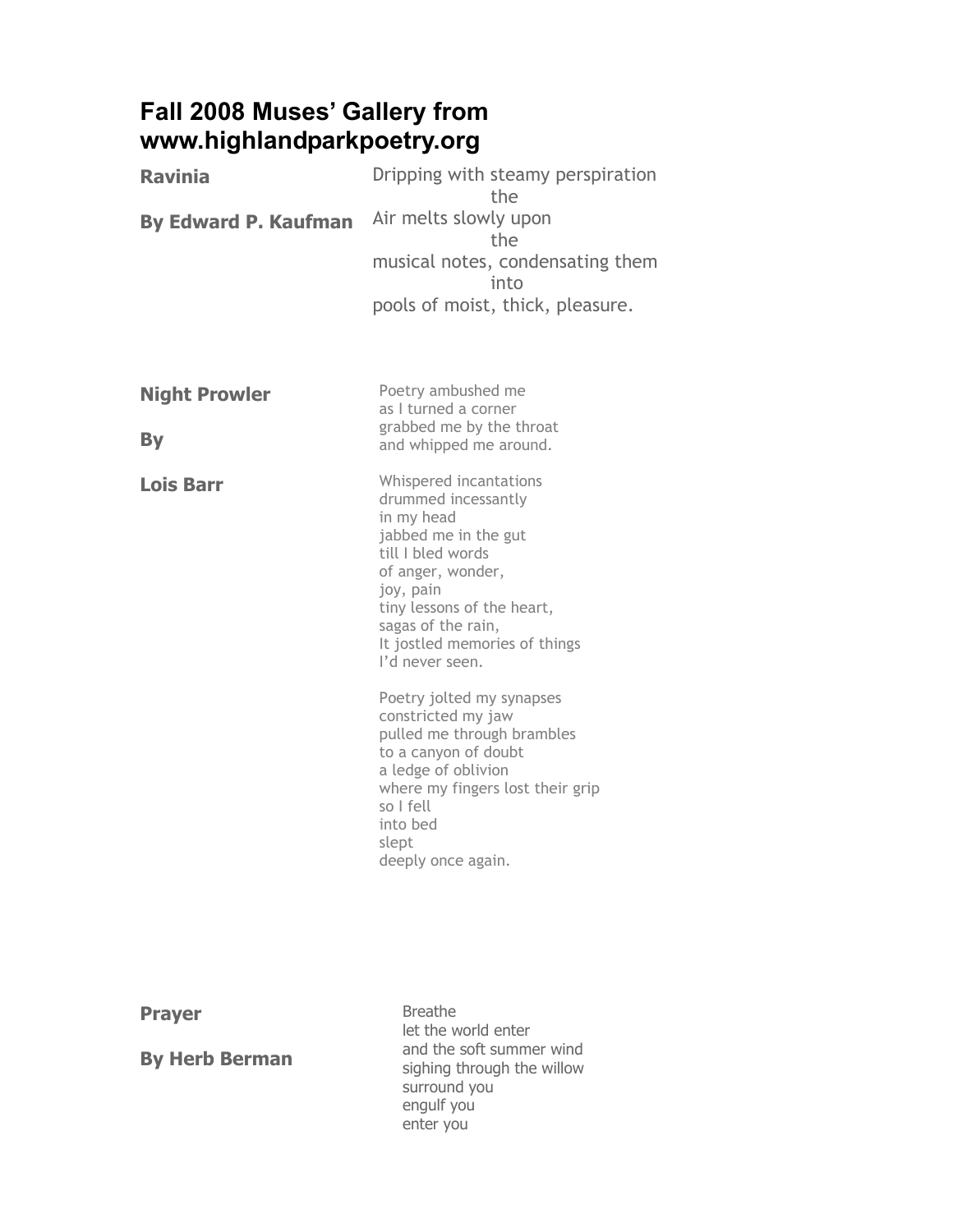let birdsong inform you of its urgency and the shadowed light at dusk release you to its promise of another day

let the old couple in the setting sun on the leafy dappled lawn and the toddler in their tender care open you to time and chance and possibility

may your hand relax its grasping and your mind know silence may the world you know your only world softly softly share with you its holy breath its exultation



Kenny Sommer, Photographer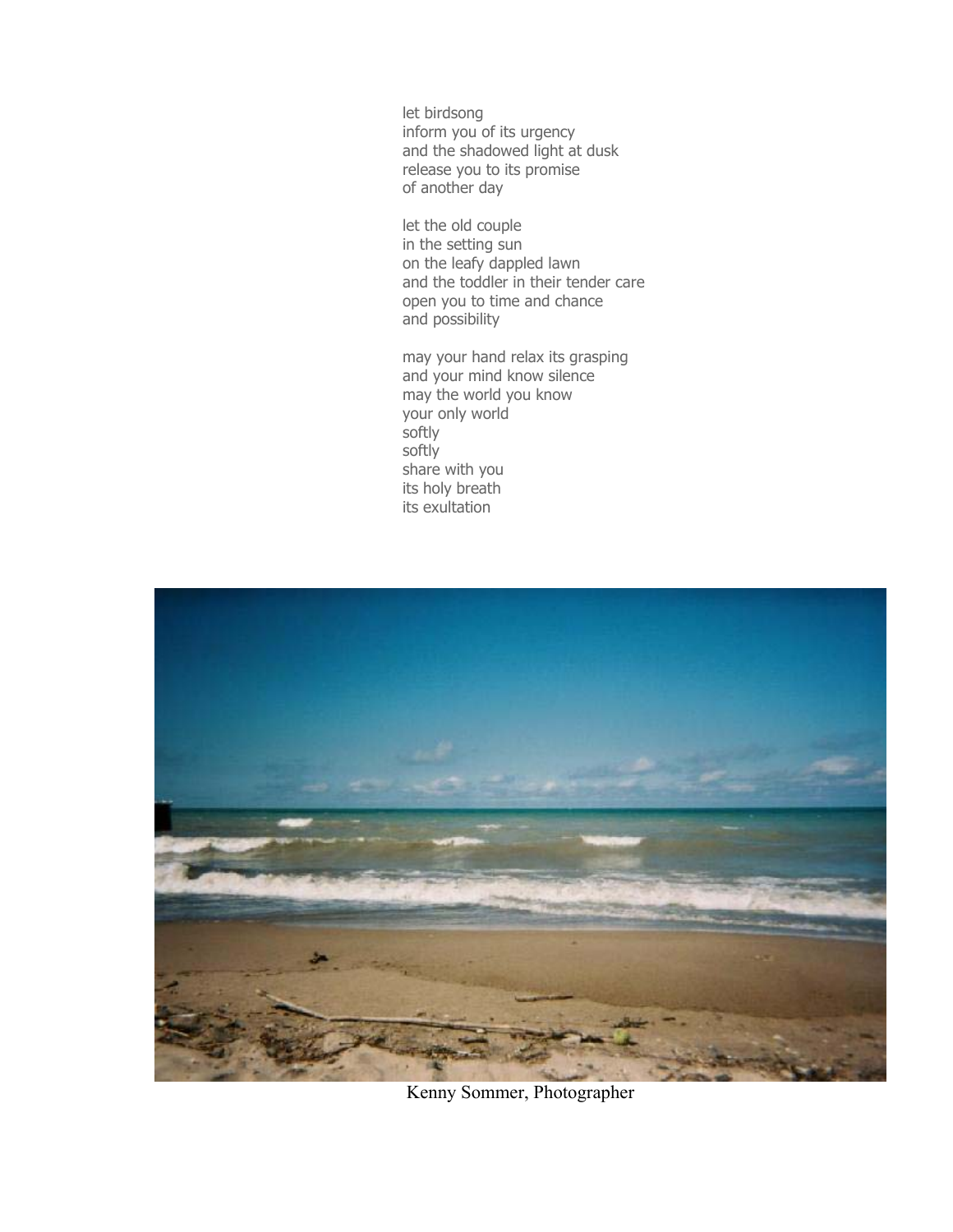| <b>Who Is It Knocking At</b><br><b>My Door</b><br>By | Knock, knock, knock<br>Who is it knocking at my door<br>Could it be friend or foe<br>I cannot take a chance<br>My Mother told me so                                                |
|------------------------------------------------------|------------------------------------------------------------------------------------------------------------------------------------------------------------------------------------|
| <b>Bruce McNutt</b>                                  | Knock, knock, knock<br>Who is it knocking at my door<br>A policeman calls out<br>What am I to believe<br>Lanswer not                                                               |
|                                                      | Knock, knock, knock<br>Who is it knocking at my door<br>A doctor come to help<br>I do not remember asking<br>l answer not                                                          |
|                                                      | Again and again<br>The knocking continues<br>All trying to help<br>So they say<br>But I believe them not<br>I cannot take a chance<br>I answer not                                 |
|                                                      | With each new knock<br>Each attempt<br>My resolve increases<br>My mother's lesson<br>Too much to forget                                                                            |
|                                                      | At Last there is a final knocking at my door<br>It is my mother<br>My family<br>Love ready to enter<br>I want to answer<br>But I cannot<br>My life is over<br>Death does not knock |
|                                                      |                                                                                                                                                                                    |

**Five Haikus** 

cherry blossoms scatter along the uphill path to the cemetery

**By Charlotte Digregorio** 

> arctic winds . . . the chimney bubbles over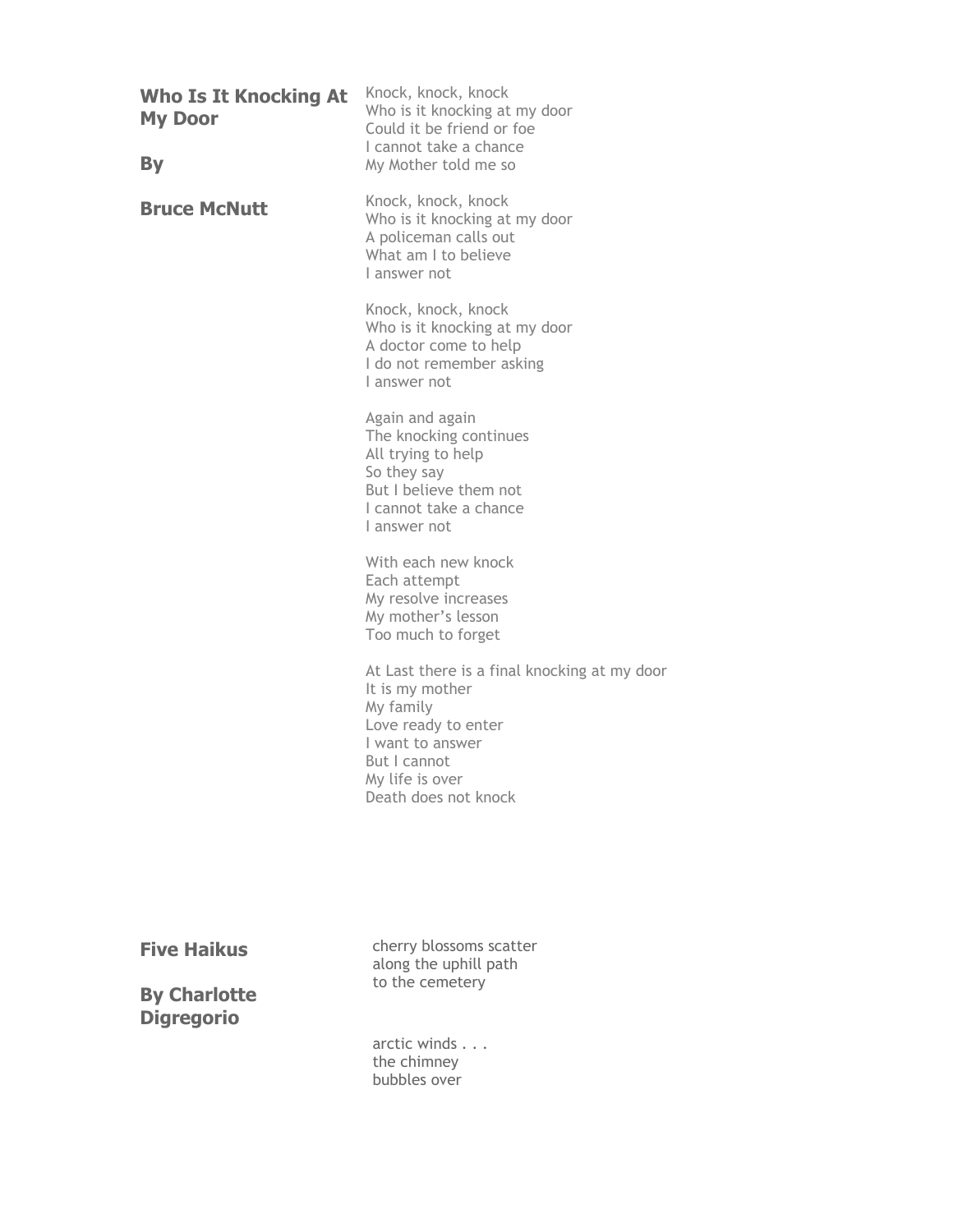walking through darkness . . . trillium

pulling her into sunlight on my old sled

evening flight . . . turbulence in stillness

**Old Folks** 

**By Mel Holden**

When I was a kid most old folks looked alike to me gray as an wintry morn slow as an uphill climb quiet as an empty church dull as a boring book Their out-sized clothes billowed like wash flapping in the breeze hiding them inside their shoes were soft and shapeless like cherished pillows too costly or comfortable to replace They'd shuffle down the walk with well-worn faces sagging like wrinkled balloons slowly leaking out their lives Back when I was a kid old folks weren't listened to much and seldom were noticed except when Grandpa got lost on a midnight stroll one summer night and Mom's note in his pocket brought him to us by the cops to sleep on our screened-in porch Back when I was a kid old folks seemed to whisper all the time and cupped their hand to hear you and smelled like hospitals and read with magnifying glasses and were always off aways like a glimpse of phantom deer in a distant wood as you sped down the highway in the back seat of your Daddy's car Back when I was a kid I never gave old folks much thought Way back then Way back when I was a kid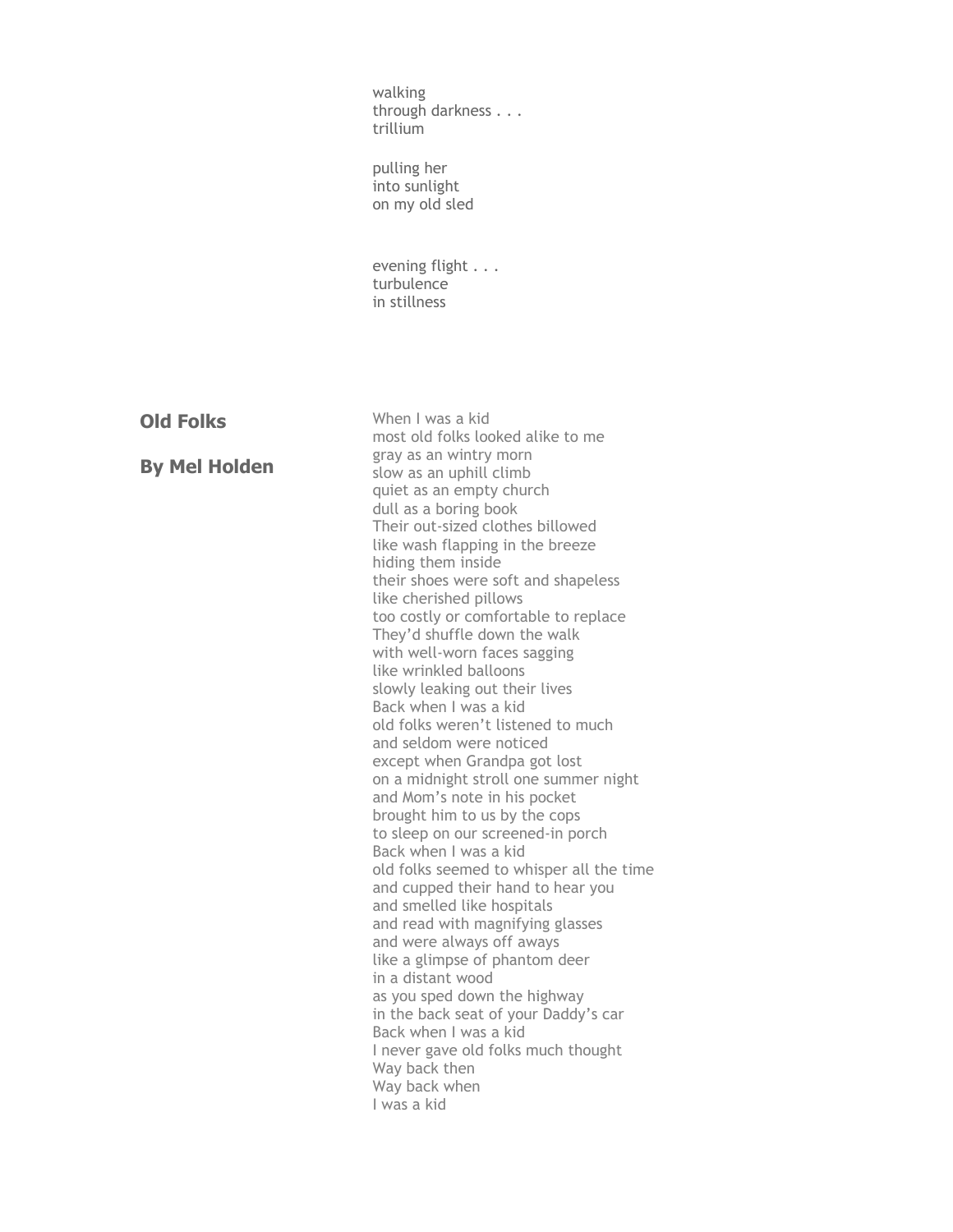| High school boys rest on the post<br>office stairs with their skate boards.<br>They cup their heads in their hands.<br>Their bodies are smooth wonders,<br>poised for earthly happiness.<br>Above them, a flock of gulls spins<br>and looks for something to scavenge.<br>See how wings cut the light to swirl<br>and swirl as if the sky opens a drain.                                                                                                                                                                                                                                                                                      |
|-----------------------------------------------------------------------------------------------------------------------------------------------------------------------------------------------------------------------------------------------------------------------------------------------------------------------------------------------------------------------------------------------------------------------------------------------------------------------------------------------------------------------------------------------------------------------------------------------------------------------------------------------|
| The gardener, no bumbling Jack,<br>plants the seed in June<br>With dreams of a magic Jack-o-lantern<br>and eating Thanksgiving pie.<br>The catalogue promises a "Prize Winner."                                                                                                                                                                                                                                                                                                                                                                                                                                                               |
| In beanstalk time,<br>the pumpkin consumes the garden.<br>A horizontal invasion.<br>Its thick, prickly-haired arms<br>(too numerous to count)<br>sprout elephant-ear leaves.<br>Fans for a maharajah<br>shade delicate fist-sized flowers<br>and block the sun for more timid<br>eggplants, beans and watermelon.<br>Dwarfing them.<br>Smothering them.<br>Its only mission is unilateral digestion.<br>Thwarted on one flank by the garage wall,<br>it thrusts an arm across the garden path<br>tightly wrapping tendril fingers in a choke-grip<br>about the stems of a screaming, terror-filled<br>pepper plant, about to be cannibalized! |
| Searing summer heat does not discourage it.<br>The Gardener's shears cutting cutting cutting<br>only whets its appetite.<br>From a distance,<br>the Gardener's family nervously admires<br>the tenacious vegetable and wonders<br>if it will attack them in their sleep.                                                                                                                                                                                                                                                                                                                                                                      |
|                                                                                                                                                                                                                                                                                                                                                                                                                                                                                                                                                                                                                                               |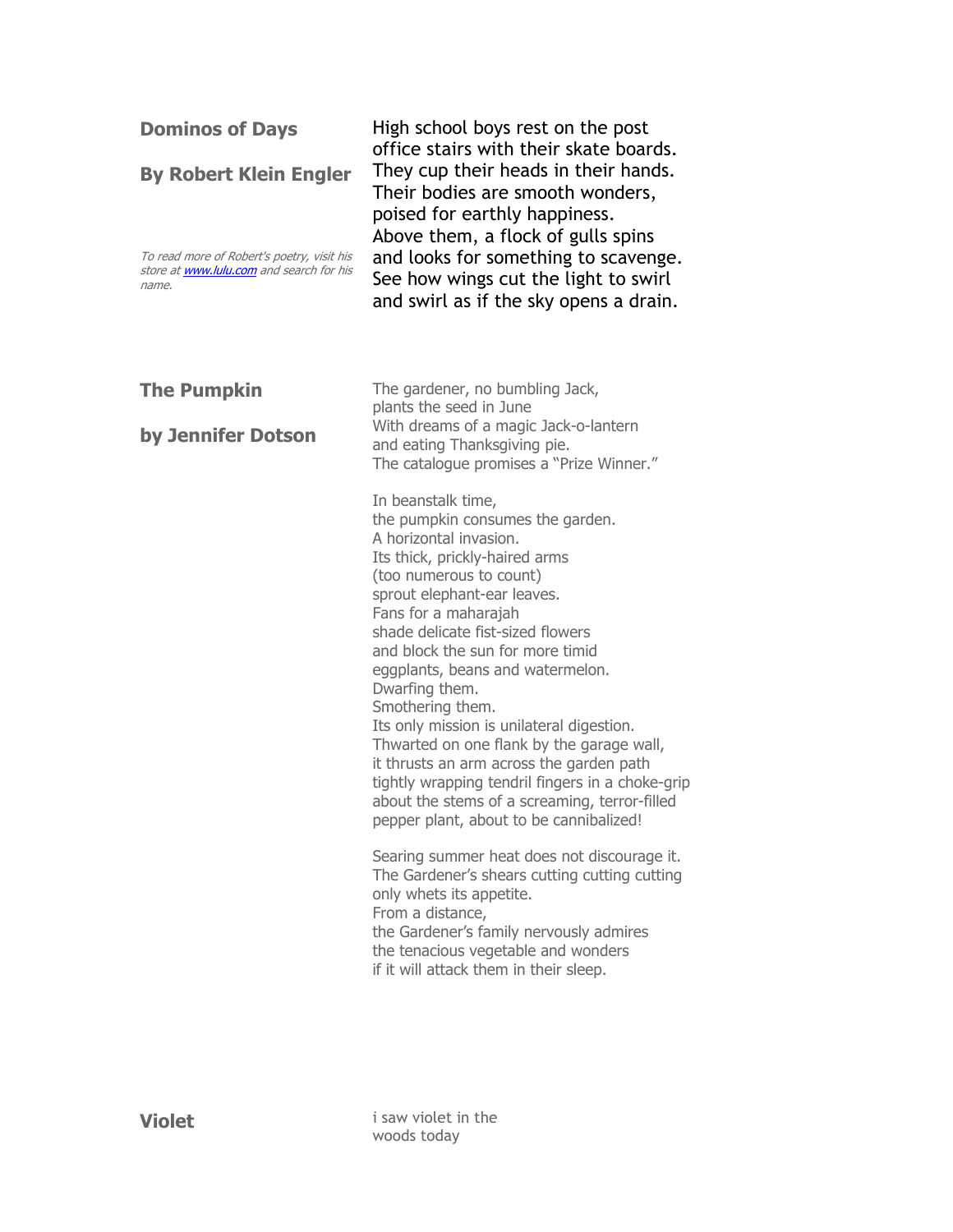| <b>By M.J. Gabrielson</b>                               | unexpectedly,<br>as i walked<br>alone                                                           |
|---------------------------------------------------------|-------------------------------------------------------------------------------------------------|
| remembrance: forest fisher -<br>paternal grandfather    | i felt mosses grow<br>beneath my toes<br>and velvet<br>centipedes                               |
|                                                         | there is no other<br>forest green,<br>cloaked and<br>often brooding                             |
|                                                         | ivy lay beneath<br>the trees<br>veiled in wisps<br>of color                                     |
|                                                         | unaware<br>meandering<br>past a bend or two<br>i thought I heard<br>robin call                  |
|                                                         | and ran through<br>bearded trees out<br>into the twilight                                       |
|                                                         | unexpectedly,<br>i found violet,<br>back in the sky<br>today.                                   |
|                                                         |                                                                                                 |
| <b>She is a hack and lacks</b><br>what you have, Barack | Barack is on the attack,<br>Barack picks up the slack<br>Hillary can't sack Barack              |
| <b>By Jason Shimberg</b>                                | Barack is watching the clock<br>His time has come<br>It is his turn                             |
|                                                         | Which he earned<br>After he learned<br>The news about the bombs in Iraq                         |
|                                                         | The right vote is Obama comma Barack<br>So stuff the ballot box<br>Vote twice, stack for Barack |
|                                                         | Hillary lacks Barack's skills for change<br>And hope to rearrange the world<br>Clinton free     |
|                                                         | Be farther left, I am not smitten with Clinton                                                  |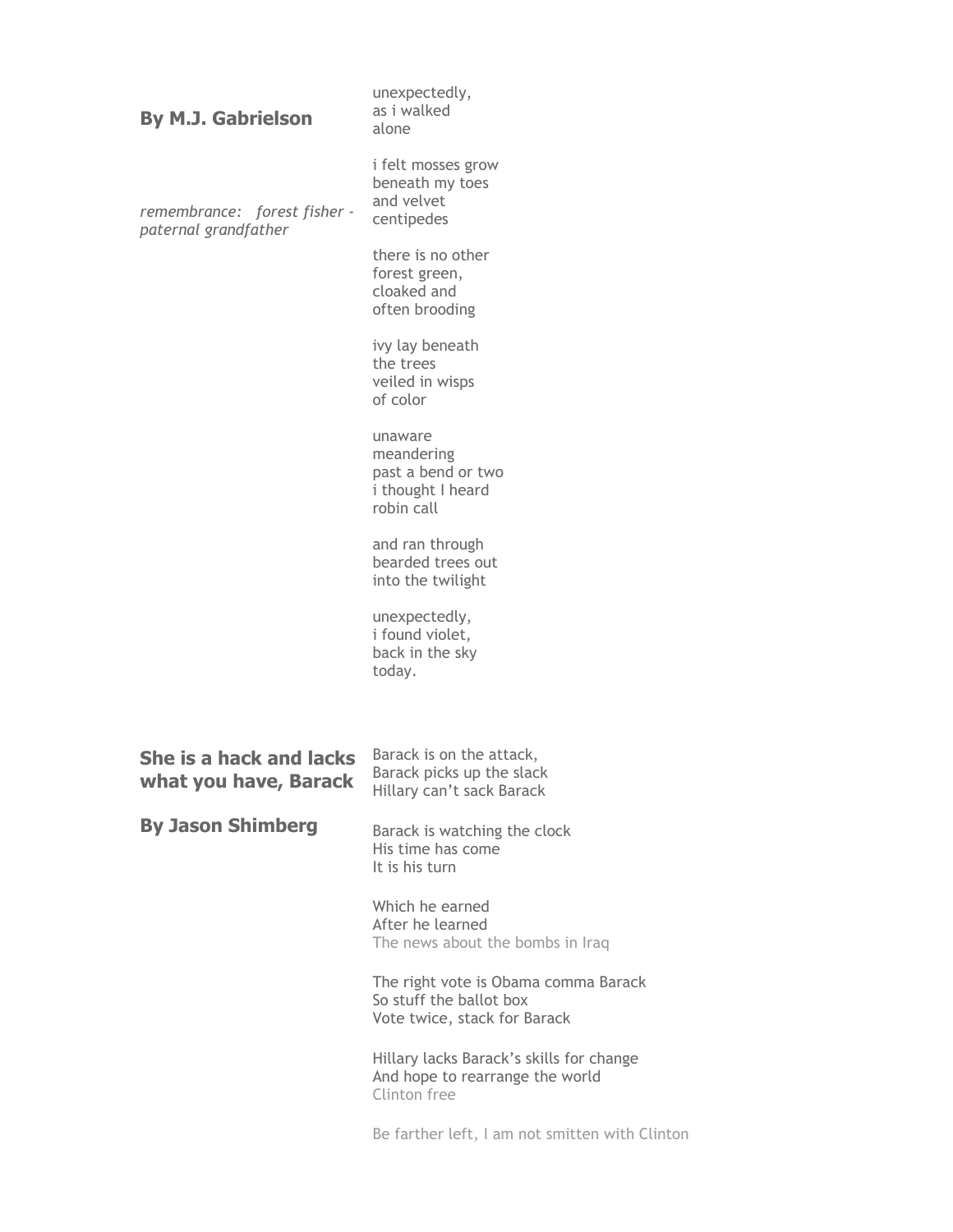Yell and scream and Barackthevote Be a Baractivist

As this race is tight It will come down to the states The Junior Senator has affected

So Clinton wants new laws to be written She wants to tour the country without mittens She thinks everyone will give her a warm welcome

Well Ms. HiC, look for it to be abominably cold This is not a small town, district, township or city, Ms. Scandal excuse me Ms. Pretty This is not your father's country this is clearly an ObamaNation.

Obama, yo yo mabama, if you leave my ma out of this, all you have is the OBA Our Best Applicant End the drama and vote Obama

Primary and caucus Vote the best democrat into office As the state of Alabama is the first state in alphabet

Obama will be the first President of his kind for many reasons Stay Black Barack! You got my vote, and come back again in 2012.

Make this country well, and former first lady Show some feminine chivalry And bow out Hillary.

Signed Sealed Delivered

Barry, I'm yours!

P.S. My llama loves Obama

**I Seek The Praise Of Ordinary Men** 

I seek the praise Of Ordinary Men Whose lives I reveal And then capture by pen

**By Robert Katzman**

Men who slaughter cows Who farm and cut trees Men who suffer pain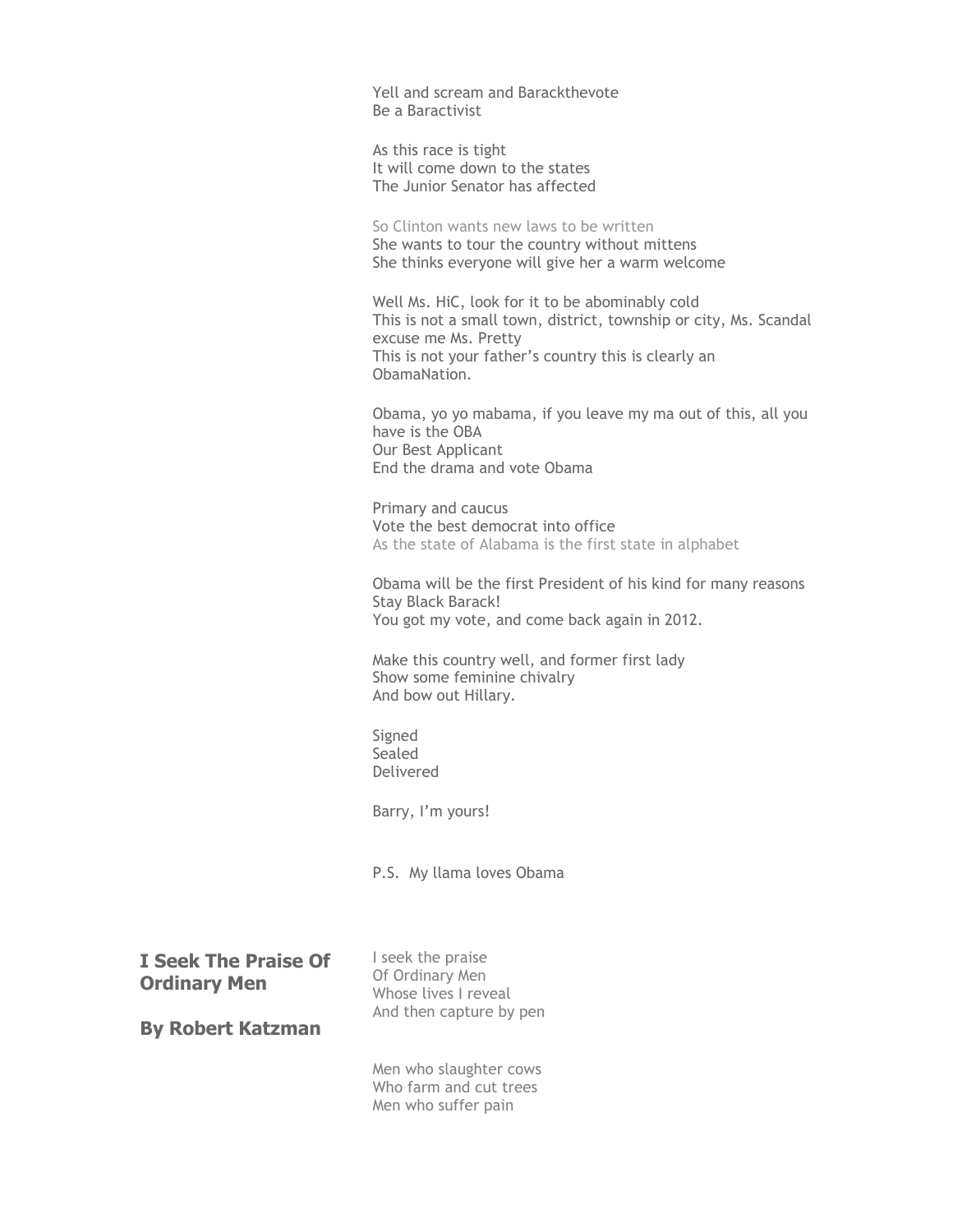In theirs backs, in their knees

Carpenters, Cops Women who teach People who protest And march in the streets

Slaves to computers Men who pour steel Sentenced to their lives And there is no appeal

Oil-stained Mechanics With grease on their hands Printers and Plumbers Now, where are their fans?

Smoke-eating Firemen God fearing people Rabbis and Mosques A Temple, a Steeple

Citizens who vote For "promise-making" men Though they've been lied to Again and again

Men who plant trees Electricians and Nurses Wistful Mothers in stores With no cash in their purses

Cowboys, Truck Drivers Railroad ticket-punchers Artists and Writers Quiet souls who crunch numbers

I write stories of hope Screams of outrages Real people, real lives Who come alive on my pages

Stories about anger People cruel or wise Not just about my life Because I hear the cries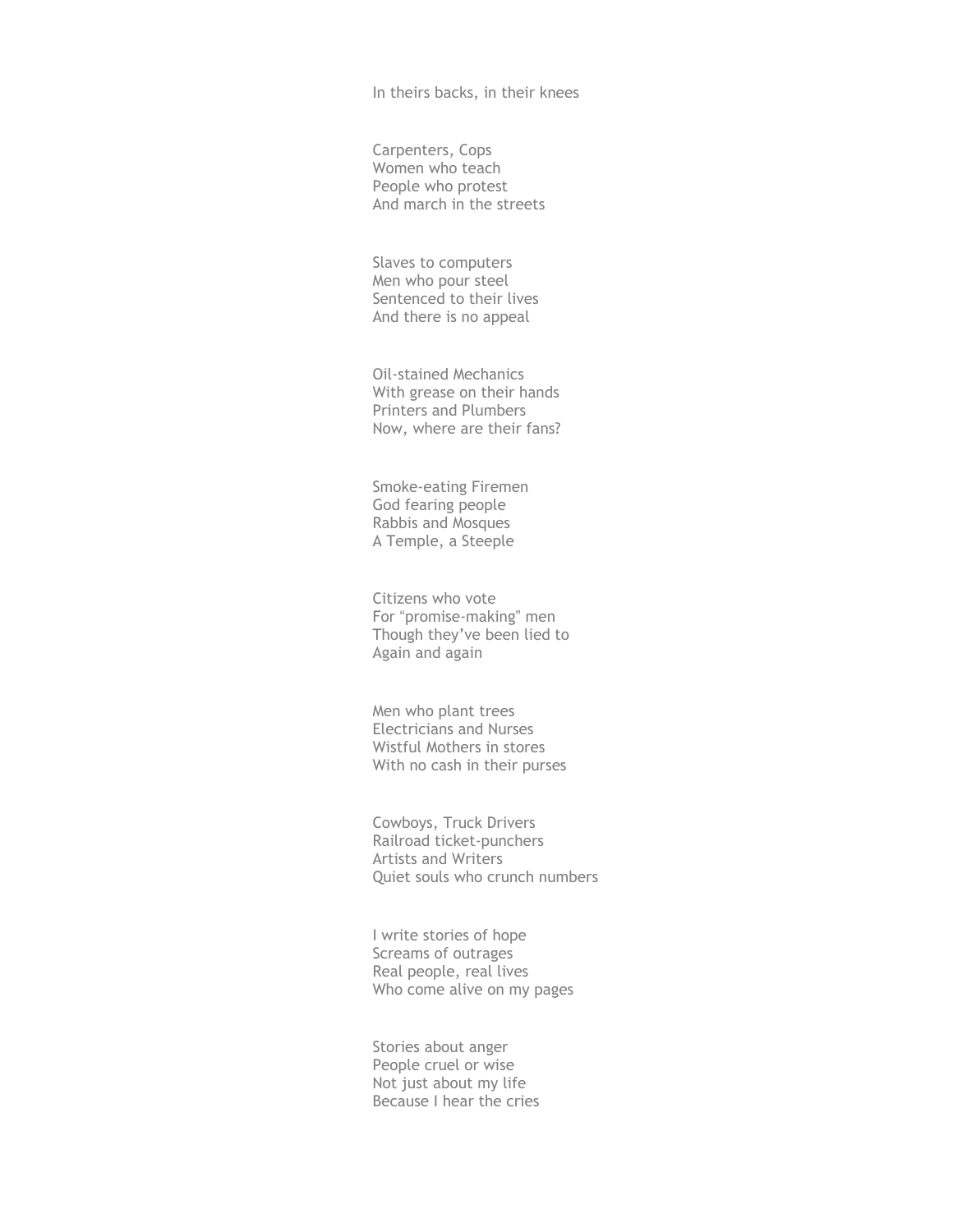Of the children whose fathers Were sent off to war Who can't comprehend What they're fighting for

I hear you, I see you I feel your frustration With our country derailed With our misguided Nation

Every person matters Though poor, with no power A Man's not more precious Because his name's on a Tower

I write about hope Revenge and satisfaction I urge you to resist To become Men of Action

So I write with a passion Again and again Because I want to get it right For all you "Ordinary Men"

The melting pot is now an overcooked soup

Pledge to the flag

| so above, so below                                                                                                                                                          | a church<br>for the birds, there                                                                             |
|-----------------------------------------------------------------------------------------------------------------------------------------------------------------------------|--------------------------------------------------------------------------------------------------------------|
| by devin wayne davis                                                                                                                                                        | and a hotel where<br>cats lie,                                                                               |
| This was published this year in his<br>collection, Lue4d3b. Mr. Davis lives in<br>Sacramento, CA and heard about our<br>Muses' Gallery and website through the<br>internet. | bawdily,<br>on a porch,<br>they get in<br>perfectly trimmed bushes.<br>these act<br>as a not-so-great divide |
| <b>StaTe of tHe UnIon</b>                                                                                                                                                   | What is America?<br>Who are Americans?                                                                       |

**by Kenny Sommer**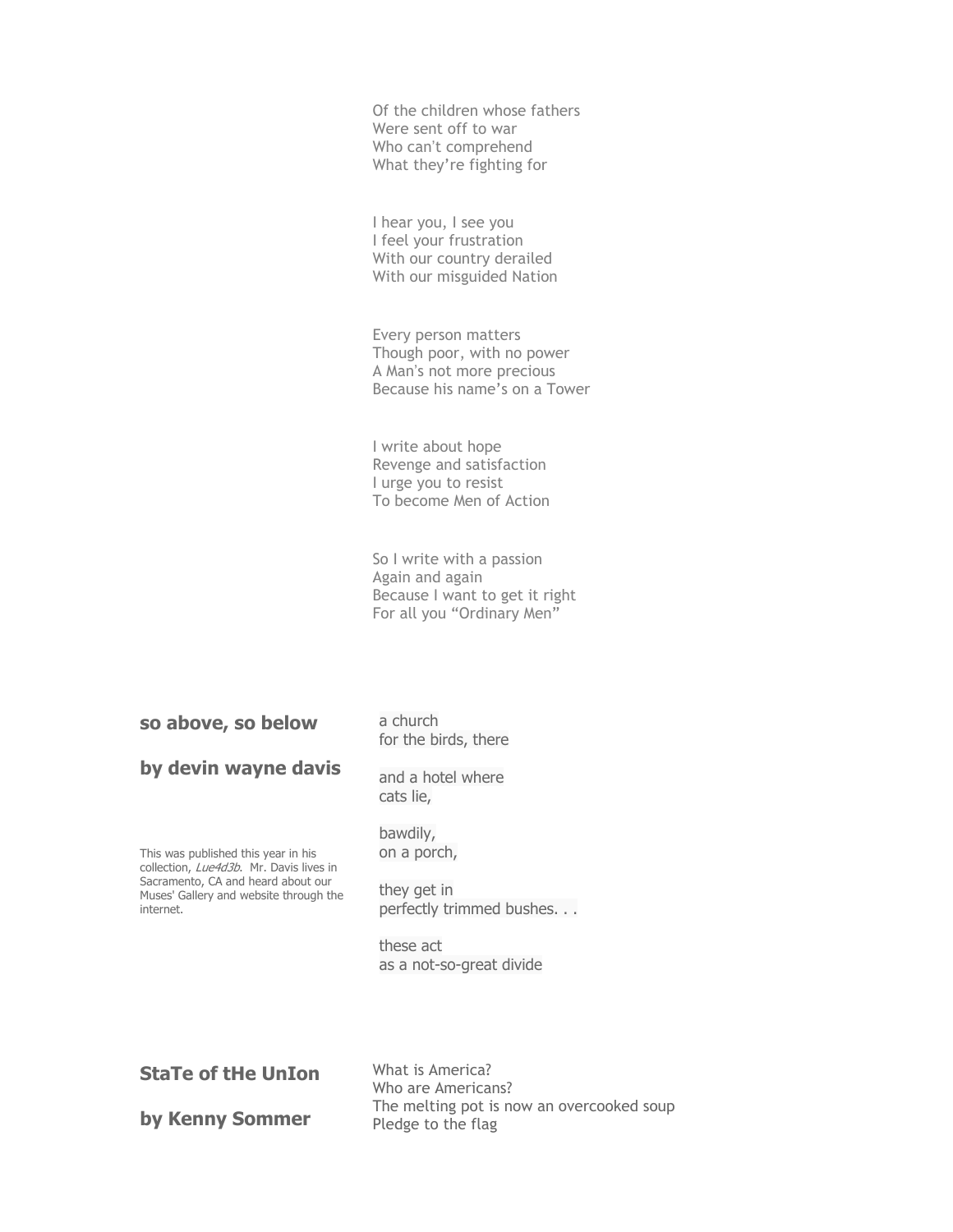A mature red, white, and blue Osama's still speaking W, has really screwed me and you Dollar shrinking So many homes foreclosed Our 3<sup>rd</sup> world, homeless Over crowded school rooms Illiteracy, under funded Violent crimes in every backyard Middle class shrinking Economic slide, bear Can we bail out many more banks World War? Jesus isn't a Republican Looks down in shame, ignored Huge spending, trillions in deficit Lowering taxes, doesn't add up It's not 1870 Don't want to see another Civil War? America is your Nationality Not where your grandparents are from We need to rebuild and protect our homeland Hated by too many nations Put Billions into our roads, schools, bridges, parks, homes Not the hundreds of billions On a lie of a war We need to stay in Afghanistan. Get the cowards who struck our World Trade Center We the people have to protect our constitution Voting needs to be Law NRA selling hand guns and assault riffles to gangs Another 12 year old girl murdered on our streets Prohibition didn't work New Capons all over towns Way behind in the environment, global warming Need to compromise on State Sovereignty, social issues? Another natural disaster National Guard isn't home 2008 election, so important A new president, set to the right course Be patriotic, an American From the Atlantic to the Pacific We are going to lead again! A peaceful, beautiful Shock and awe

| <b>Under A Storm Drain</b>                | There is too much earth between us<br>And I no longer wish to study the dead.      |
|-------------------------------------------|------------------------------------------------------------------------------------|
| <b>By Michael H.</b><br><b>Brownstein</b> | Do you know how easy it is to remember<br>All of the terrible things in your life, |
|                                           |                                                                                    |

Every dreadlock of lost opportunity,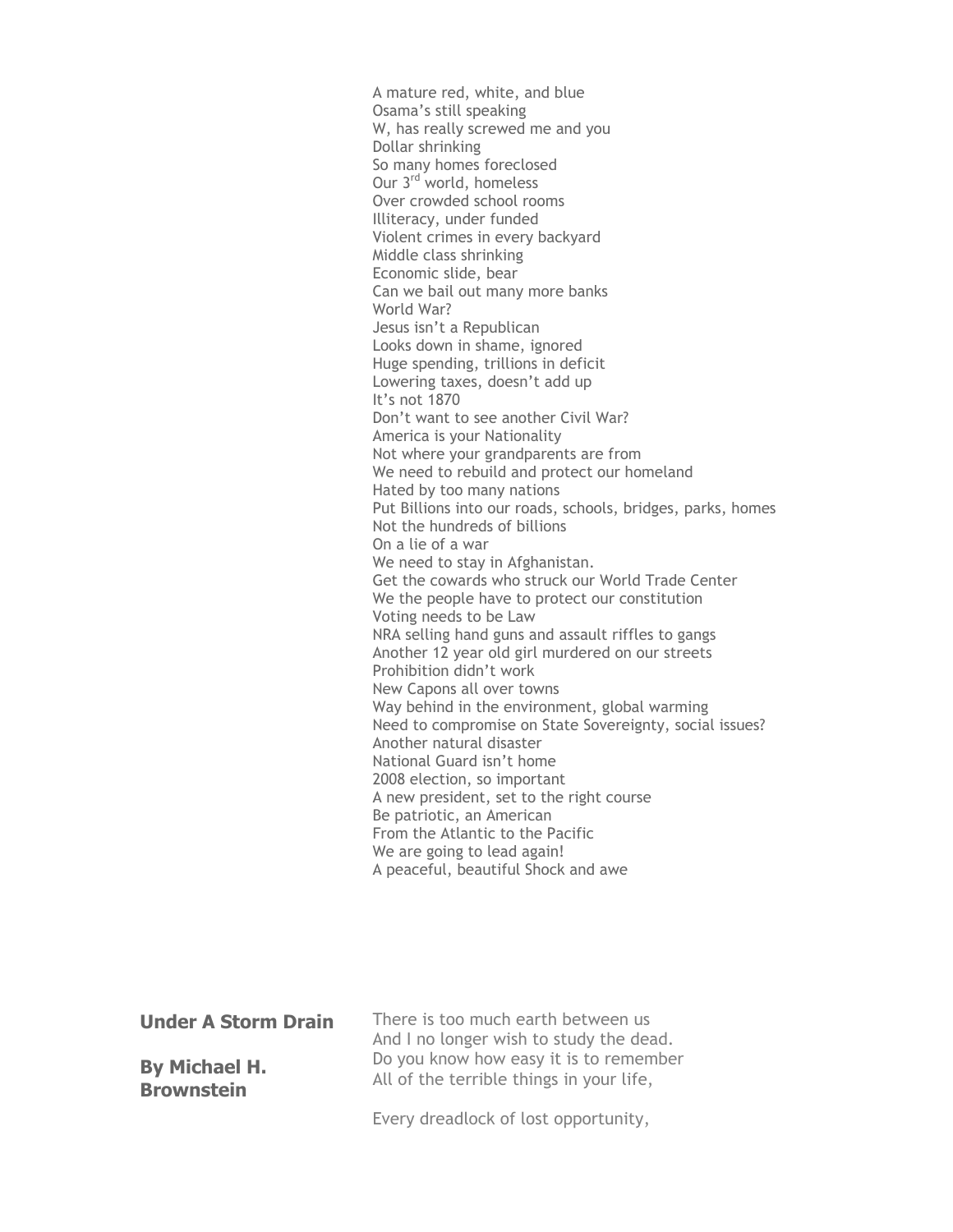Every symposium on self repulsion? Vulcan is too much like you. He never got used to all this noise either,

But he learned how to dispose of it. Uncomfortable with his body, He taught himself to be handsome, And one day stopped thinking like the dead,

Moved mountains into the sea, Blew fire into clouds.



Tomas Farrell, Art Photographer

**The Clown Was In The Outhouse** 

**By Tomas Farrell** 

The clown was in the outhouse Even clown's sit down When the enemy surprised us And their army breached the wall. We met them at the wall And we fought them in the courtyard But their numbers overwhelmed us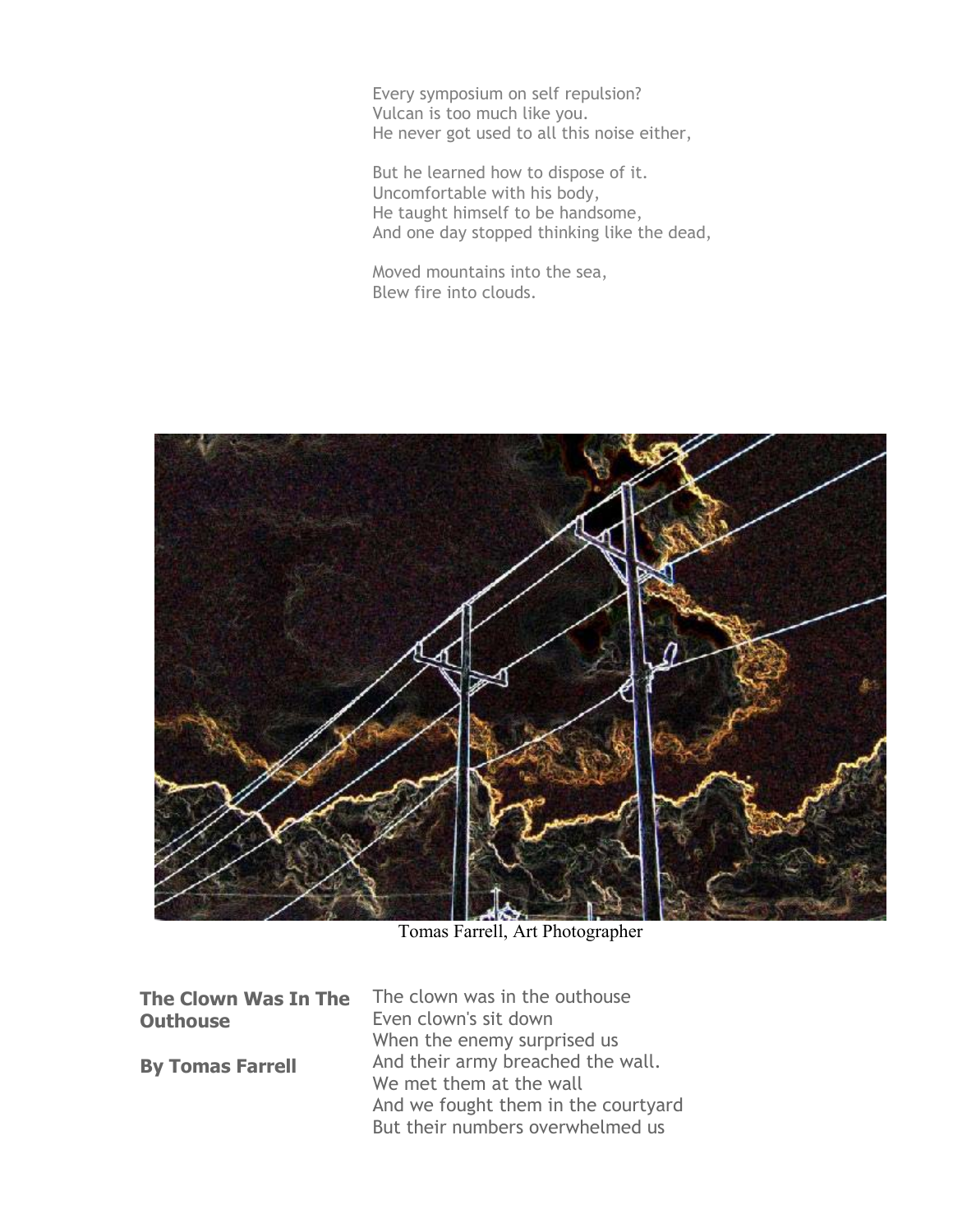And we knew that we must fall. There was no one there to save us And the clown just slipped away. They say he traveled far With his flip flop feet a-flying And a single tear a-falling As fast as clowns can go To the army that would free us. Once they knew our peril, They came hard and fast to save us And they broke the foe that day When the battle was all over We thought that we should thank him But no one there could find him. So we honor him today. For He was as brave as any Who stand with flip flop feet.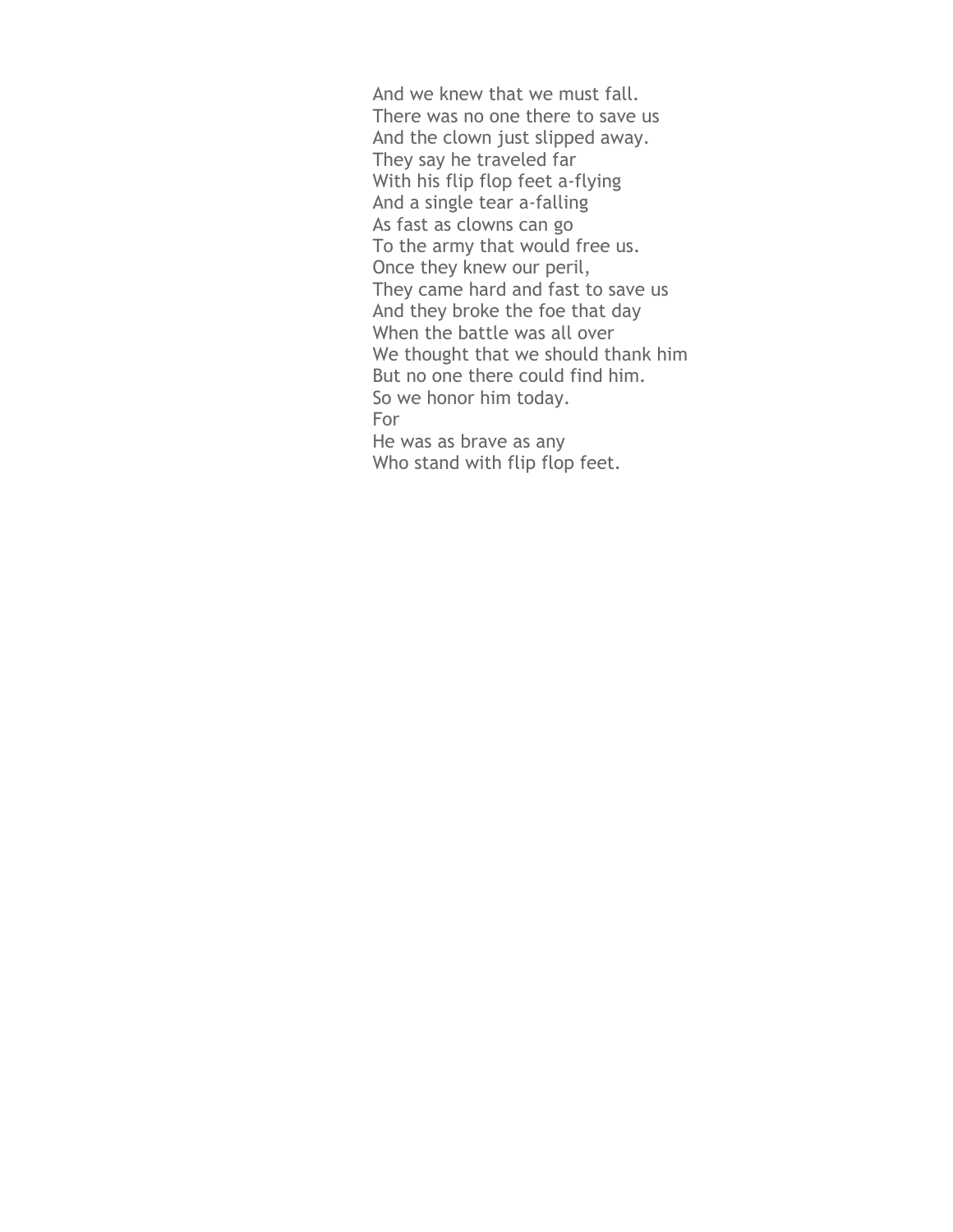

## Poem & Art Work by Wendy Warren

**Oh Red Bird** 

Oh red bird, oh red bird, I'm glad you stopped by I've missed you so much, I wanted to cry I've been stuck in the rut of the same old "routaine" Your sight broke that spell and made me feel sane!

**By Wendy Ann Warren**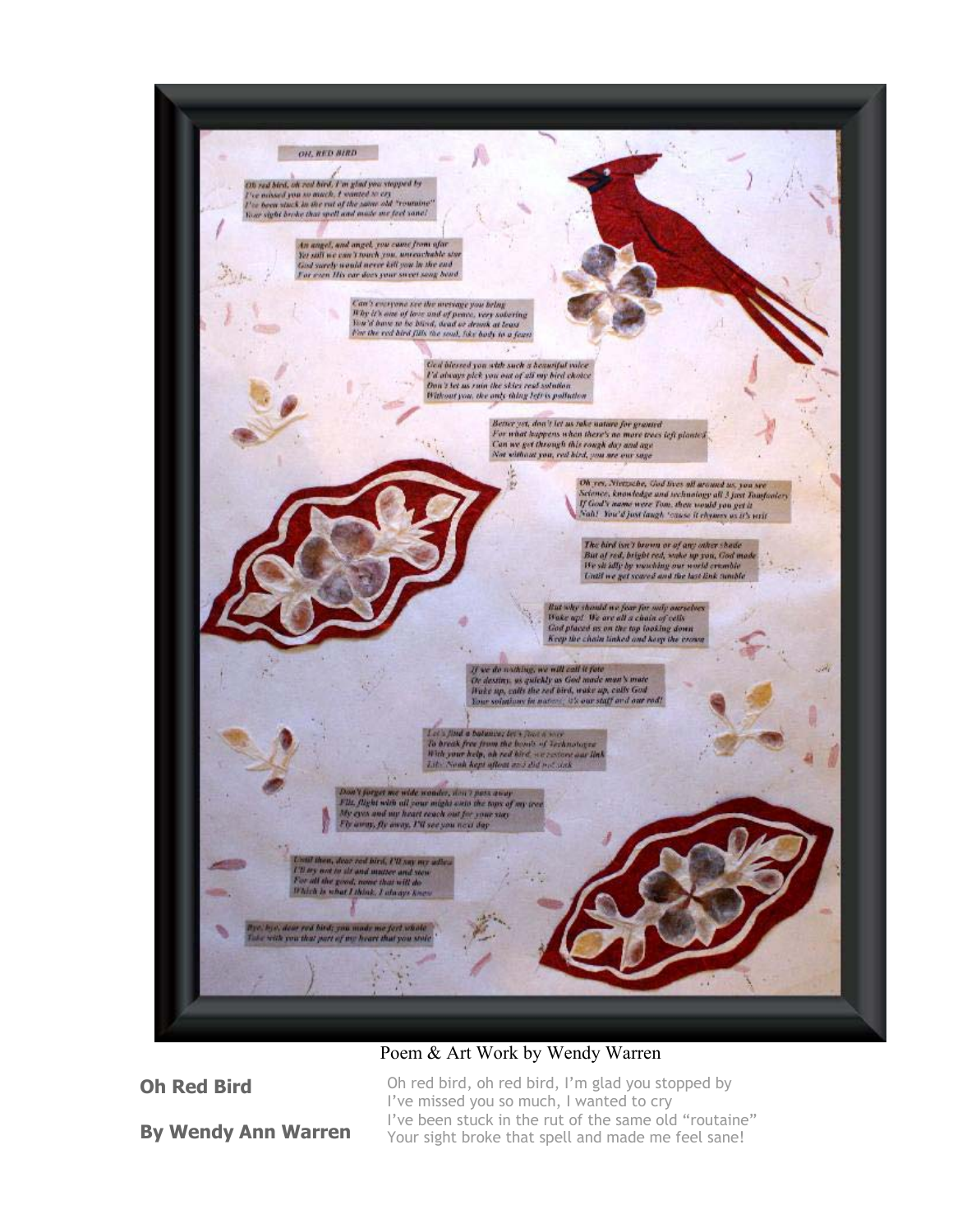An angel, an angel, you came from afar Yet still we can't touch you, unreachable star God surely would never kill you in the end For even His ear does your sweet song bend

Can't everyone see the message you bring Why it's one of love and of peace, very sobering You'd have to be blind, dead or drunk at least The red bird fills the soul, like body to a feast

God blessed you with such a beautiful voice I'd always pick you out of all my bird choice Don't let us ruin the skies real solution Without you, the only thing left is pollution

Better yet, don't let us take nature for granted For what happens when there's no more trees left planted Can we get through this rough day and age Not without you, red bird, you are our sage

Oh yes, Nietzsche, God lives all around us, you see Science, knowledge and technology all three Tomfoolery If God's name were Tom, then would you get it Nah! You'd just laugh 'cause it rhymes as it's writ

The bird isn't brown or of any other shade But of red, bright red, wake up you, God made We sit idly by watching our world crumble Until we get scared and the last link tumble

But why should we fear for only ourselves Wake up! We are all a chain of cells God placed us on the top looking down Keep the chain linked and keep the crown

If we do nothing, we will call it fate Or destiny, as quickly as God made man's mate Wake up, calls the red bird, wake up, calls God Your solutions in nature; it's our staff and our rod! Let's find a balance; let's find a way To break free from the bonds of technologee With your help, oh red bird, we restore our link Like Noah kept afloat and did not sink

Don't forget me wide wonder, don't pass away Flit, flight with all your might onto the tops of my tree My eyes and my heart reach out for your stay Fly away, fly away, I'll see you next day

Until then, dear red bird, I'll say my adieu I'll try not to sit and mutter and stew For all the good, none that will do Which is what I think, I always knew

Bye, bye, dear red bird; you made me feel whole Take with you that part of my heart that you stole